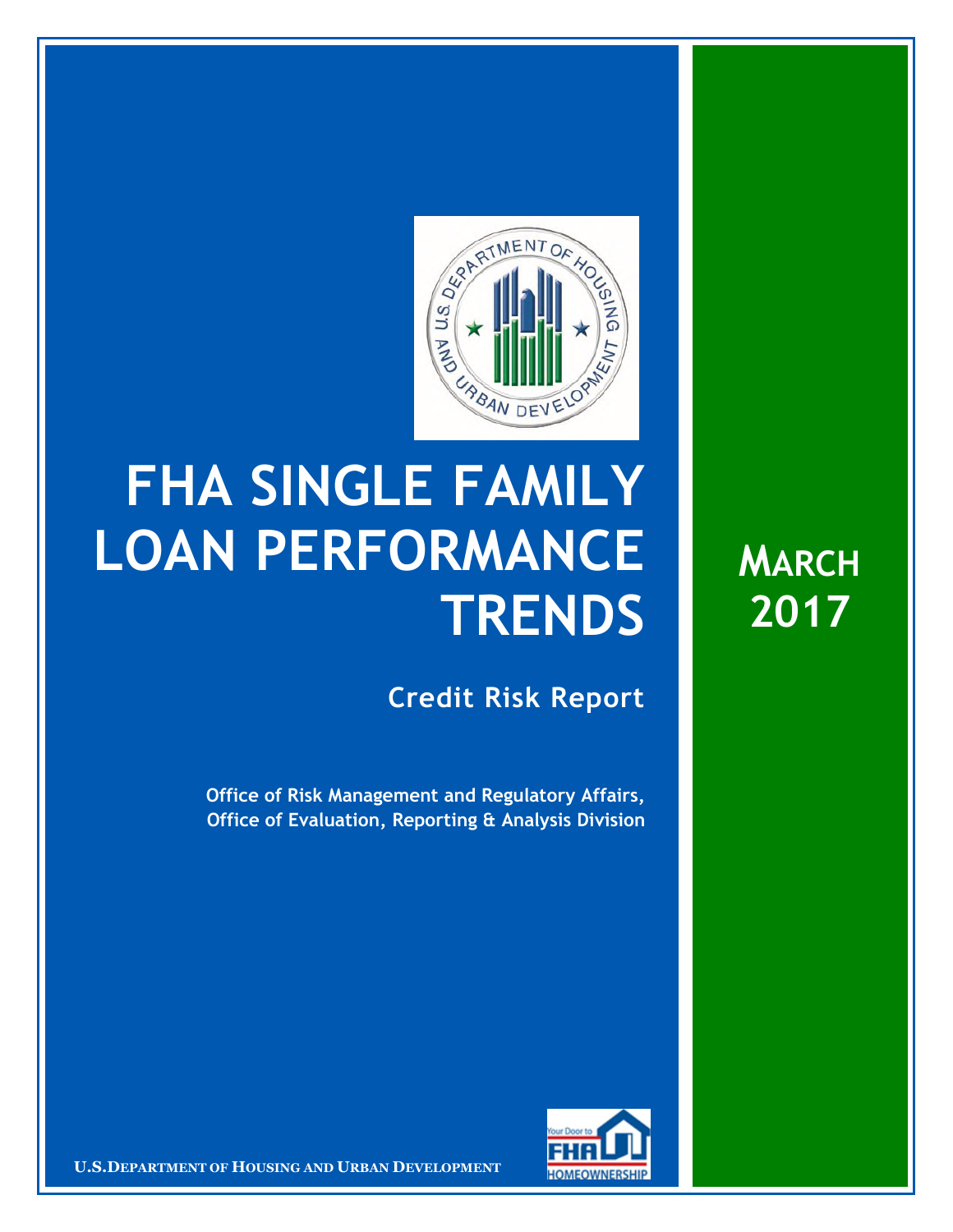## Table of Contents

## Table of Figures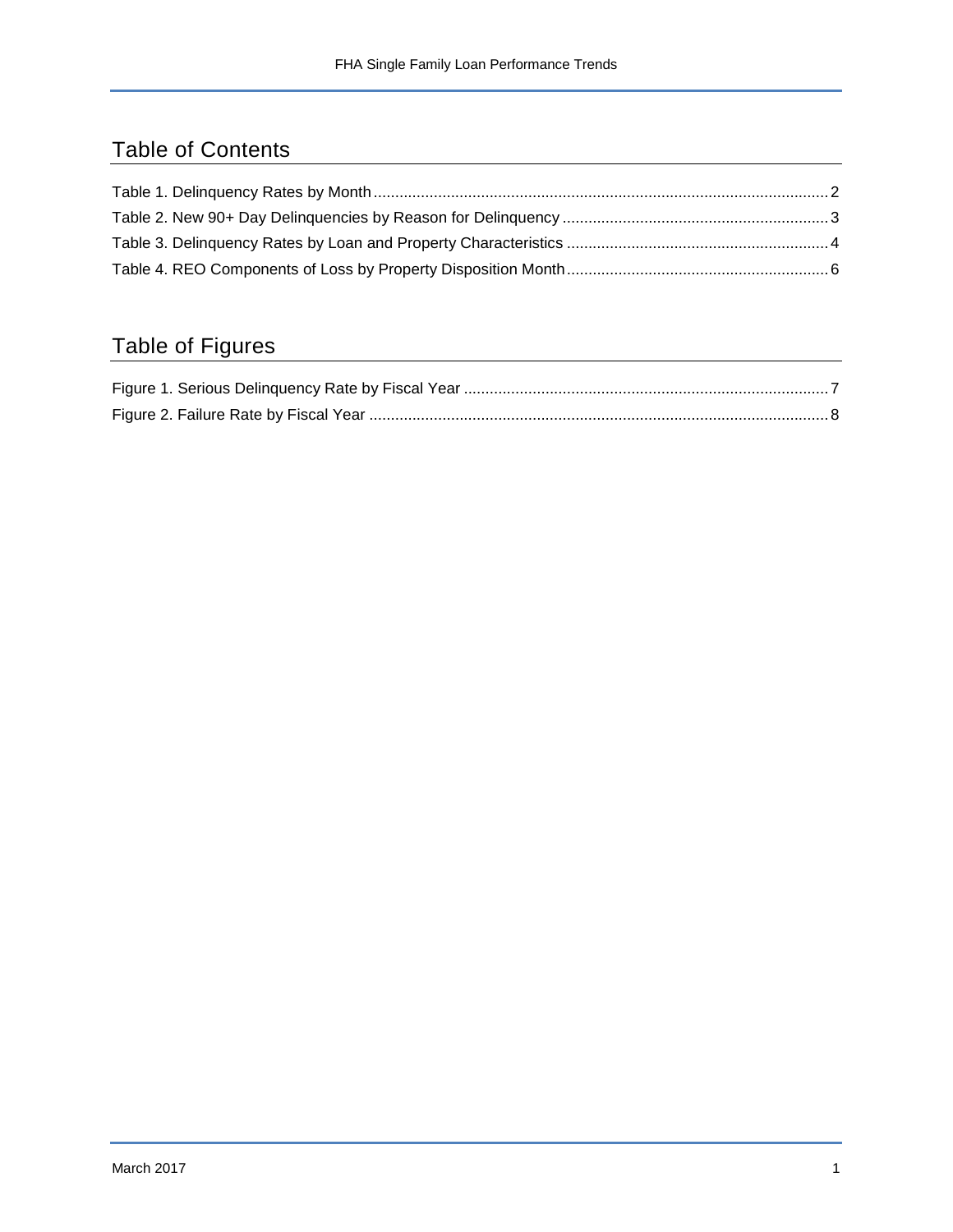|                                | Active<br>Insurance in |        | Delinquency Rates <sup>a</sup> (%) |                            | Exceptions <sup>b</sup> (%) | Serious    |                       |  |  |  |  |
|--------------------------------|------------------------|--------|------------------------------------|----------------------------|-----------------------------|------------|-----------------------|--|--|--|--|
|                                | Force                  |        |                                    |                            | In                          | In         | Delinquency           |  |  |  |  |
| Month                          | (EOM)                  | 30-day | 60-day                             | 90-day                     | Foreclosure                 | Bankruptcy | Rate <sup>c</sup> (%) |  |  |  |  |
| <b>Non-Seasonally Adjusted</b> |                        |        |                                    |                            |                             |            |                       |  |  |  |  |
| Mar 2016                       | 7,809,260              | 3.72   | 1.32                               | 2.76                       | 1.68                        | 0.87       | 5.31                  |  |  |  |  |
| Apr                            | 7,810,381              | 4.08   | 1.30                               | 2.60                       | 1.67                        | 0.88       | 5.16                  |  |  |  |  |
| May                            | 7,813,695              | 4.21   | 1.37                               | 2.57                       | 1.63                        | 0.87       | 5.07                  |  |  |  |  |
| Jun                            | 7,814,304              | 4.38   | 1.46                               | 2.50                       | 1.62                        | 0.89       | 5.02                  |  |  |  |  |
| Jul                            | 7,824,682              | 4.74   | 1.52                               | 2.50                       | 1.59                        | 0.87       | 4.96                  |  |  |  |  |
| Aug                            | 7,834,822              | 4.49   | 1.54                               | 2.52                       | 1.55                        | 0.88       | 4.95                  |  |  |  |  |
| Sep                            | 7,838,495              | 4.48   | 1.57                               | 2.56                       | 1.50                        | 0.86       | 4.92                  |  |  |  |  |
| Oct                            | 7,840,261              | 4.55   | 1.60                               | 2.58                       | 1.47                        | 0.86       | 4.91                  |  |  |  |  |
| Nov                            | 7,839,269              | 4.74   | 1.64                               | 2.62                       | 1.46                        | 0.86       | 4.94                  |  |  |  |  |
| Dec                            | 7,842,834              | 5.04   | 1.69                               | 2.67                       | 1.46                        | 0.87       | 4.99                  |  |  |  |  |
| Jan 2017                       | 7,877,094              | 4.66   | 1.63                               | 2.62                       | 1.47                        | 0.87       | 4.97                  |  |  |  |  |
| Feb                            | 7,891,926              | 4.44   | 1.47                               | 2.49                       | 1.46                        | 0.86       | 4.81                  |  |  |  |  |
| Mar                            | 7,904,390              | 3.68   | 1.23                               | 2.21                       | 1.47                        | 0.86       | 4.54                  |  |  |  |  |
|                                |                        |        |                                    | <b>Seasonally Adjusted</b> |                             |            |                       |  |  |  |  |
| Mar 2016                       | 7,809,260              | 4.22   | 1.57                               | 2.82                       | 1.61                        | 0.90       | 5.33                  |  |  |  |  |
| Apr                            | 7,810,381              | 4.35   | 1.47                               | 2.78                       | 1.58                        | 0.90       | 5.26                  |  |  |  |  |
| May                            | 7,813,695              | 4.23   | 1.46                               | 2.76                       | 1.59                        | 0.88       | 5.23                  |  |  |  |  |
| Jun                            | 7,814,304              | 4.42   | 1.52                               | 2.69                       | 1.66                        | 0.91       | 5.26                  |  |  |  |  |
| Jul                            | 7,824,682              | 4.98   | 1.54                               | 2.65                       | 1.63                        | 0.89       | 5.17                  |  |  |  |  |
| Aug                            | 7,834,822              | 4.28   | 1.52                               | 2.64                       | 1.63                        | 0.93       | 5.20                  |  |  |  |  |
| Sep                            | 7,838,495              | 4.17   | 1.45                               | 2.61                       | 1.55                        | 0.88       | 5.03                  |  |  |  |  |
| Oct                            | 7,840,261              | 4.55   | 1.52                               | 2.56                       | 1.49                        | 0.83       | 4.88                  |  |  |  |  |
| Nov                            | 7,839,269              | 4.47   | 1.52                               | 2.46                       | 1.48                        | 0.82       | 4.76                  |  |  |  |  |
| Dec                            | 7,842,834              | 4.67   | 1.51                               | 2.45                       | 1.46                        | 0.83       | 4.74                  |  |  |  |  |
| Jan 2017                       | 7,877,094              | 4.45   | 1.45                               | 2.34                       | 1.45                        | 0.85       | 4.64                  |  |  |  |  |
| Feb                            | 7,891,926              | 4.77   | 1.59                               | 2.35                       | 1.43                        | 0.85       | 4.64                  |  |  |  |  |
| Mar                            | 7,904,390              | 4.27   | 1.42                               | 2.28                       | 1.43                        | 0.87       | 4.58                  |  |  |  |  |

<span id="page-2-0"></span>

EOM = end of month.

<sup>a</sup>The 90-day category includes all loans that are at least 3 months delinquent excluding those loans in foreclosure or bankruptcy processing. Included in the delinquency counts are loans under active consideration for loss mitigation foreclosure avoidance.

<sup>b</sup> Exceptions are counted separately from delinquencies, regardless of the length of the delinquency period.

<sup>c</sup> Serious delinquency rates are the sum of 90-day delinquencies plus in-foreclosures and in-bankruptcies.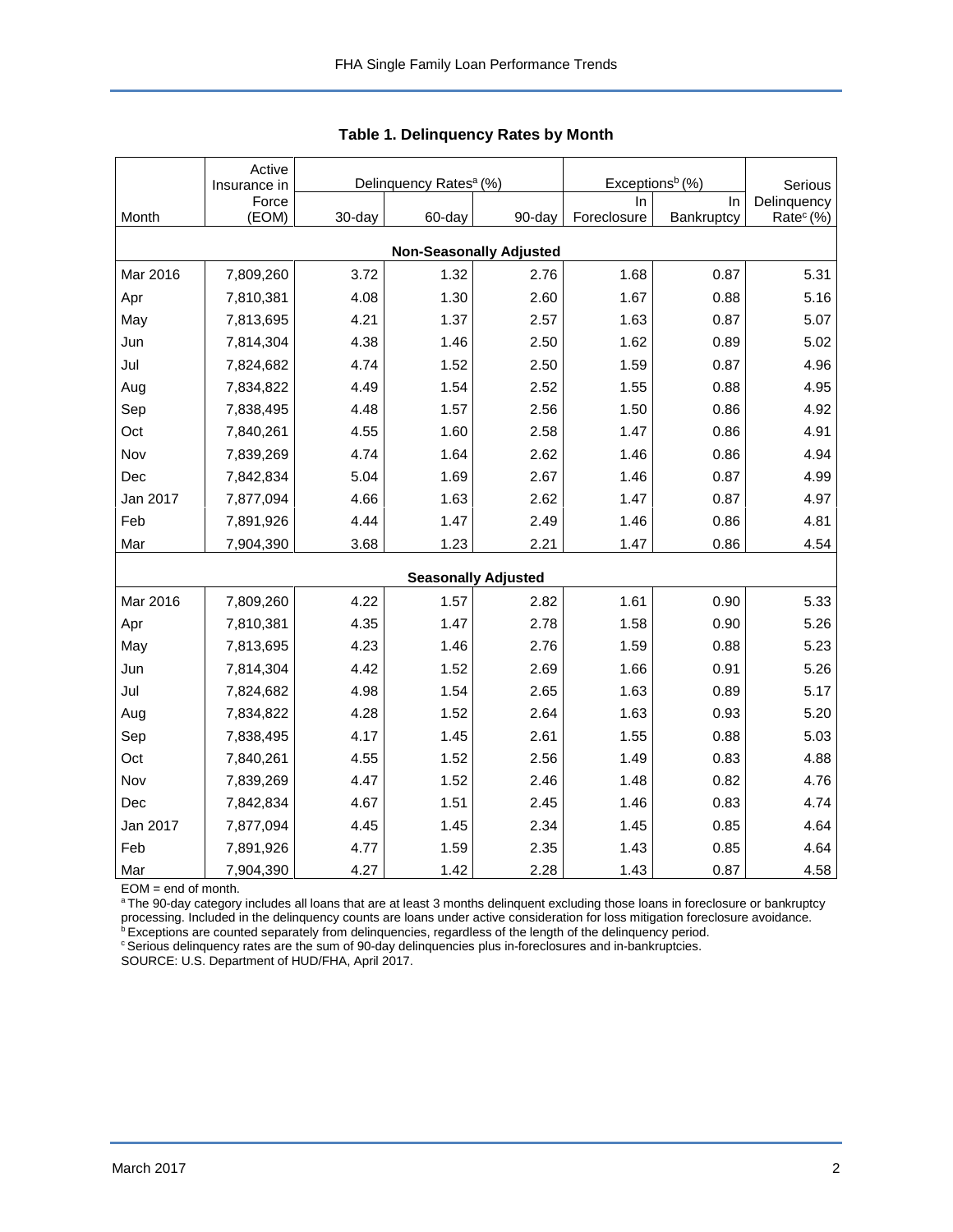<span id="page-3-0"></span>

|                                   |                              | Share by Reason for Delinquency (%) |            |                          |                                     |                                       |               |                    |  |  |  |
|-----------------------------------|------------------------------|-------------------------------------|------------|--------------------------|-------------------------------------|---------------------------------------|---------------|--------------------|--|--|--|
|                                   |                              |                                     |            |                          | Death or<br>Illness of<br>Principal |                                       |               |                    |  |  |  |
| <b>Fiscal Year</b><br>and Quarter | New 90+ Day<br>Delinquencies | Reduction<br>of Income              | Unemployed | Excessive<br>Obligations | <b>Borrower</b><br>or Family        | <b>Marital</b><br><b>Difficulties</b> | No<br>Contact | Other <sup>a</sup> |  |  |  |
| 2011 Q1                           | 133,710                      | 37.72                               | 9.68       | 16.38                    | 9.51                                | 4.59                                  | 12.88         | 9.24               |  |  |  |
| 2011 Q2                           | 117,911                      | 37.31                               | 10.24      | 16.08                    | 10.15                               | 4.53                                  | 11.98         | 9.70               |  |  |  |
| 2011 Q3                           | 99,257                       | 36.68                               | 10.42      | 16.48                    | 10.67                               | 4.88                                  | 10.73         | 10.14              |  |  |  |
| 2011 Q4                           | 133,831                      | 37.30                               | 10.26      | 17.51                    | 10.94                               | 4.77                                  | 9.32          | 9.90               |  |  |  |
| 2012 Q1                           | 158,095                      | 36.53                               | 9.48       | 19.14                    | 11.09                               | 4.50                                  | 9.23          | 10.04              |  |  |  |
| 2012 Q2                           | 114,763                      | 37.14                               | 10.00      | 17.61                    | 11.37                               | 4.77                                  | 8.49          | 10.62              |  |  |  |
| 2012 Q3                           | 101,468                      | 36.80                               | 9.72       | 17.58                    | 11.70                               | 4.97                                  | 8.26          | 10.97              |  |  |  |
| 2012 Q4                           | 125,200                      | 36.78                               | 9.51       | 18.09                    | 11.85                               | 4.64                                  | 8.05          | 11.07              |  |  |  |
| 2013 Q1                           | 124,360                      | 36.19                               | 9.00       | 18.49                    | 12.02                               | 4.65                                  | 8.08          | 11.56              |  |  |  |
| 2013 Q2                           | 104,165                      | 35.81                               | 8.81       | 18.04                    | 12.24                               | 4.52                                  | 8.08          | 12.50              |  |  |  |
| 2013 Q3                           | 86,810                       | 35.94                               | 8.30       | 18.14                    | 12.35                               | 4.60                                  | 8.34          | 12.34              |  |  |  |
| 2013 Q4                           | 105,090                      | 36.30                               | 8.31       | 19.13                    | 12.39                               | 4.57                                  | 8.60          | 10.69              |  |  |  |
| 2014 Q1                           | 112,099                      | 35.28                               | 7.93       | 20.50                    | 12.18                               | 4.46                                  | 9.11          | 10.55              |  |  |  |
| 2014 Q2                           | 93,183                       | 34.76                               | 8.06       | 19.66                    | 11.81                               | 4.33                                  | 10.55         | 10.82              |  |  |  |
| 2014 Q3                           | 80,881                       | 33.29                               | 7.95       | 19.93                    | 12.28                               | 4.36                                  | 11.05         | 11.14              |  |  |  |
| 2014 Q4                           | 101,850                      | 32.45                               | 7.55       | 21.00                    | 12.62                               | 4.42                                  | 11.18         | 10.77              |  |  |  |
| 2015 Q1                           | 106,665                      | 31.82                               | 7.05       | 22.00                    | 12.71                               | 4.23                                  | 11.37         | 10.83              |  |  |  |
| 2015 Q2                           | 82,866                       | 32.15                               | 7.19       | 21.73                    | 12.55                               | 4.20                                  | 11.19         | 10.99              |  |  |  |
| 2015 Q3                           | 71,869                       | 30.89                               | 6.74       | 21.45                    | 12.73                               | 4.23                                  | 12.58         | 11.38              |  |  |  |
| 2015 Q4                           | 88,263                       | 30.60                               | 6.72       | 22.30                    | 12.76                               | 4.00                                  | 11.51         | 12.10              |  |  |  |
| 2016 Q1                           | 92,607                       | 30.50                               | 6.64       | 22.75                    | 12.95                               | 4.05                                  | 10.69         | 12.42              |  |  |  |
| 2016 Q2                           | 78,978                       | 30.08                               | 7.10       | 22.78                    | 12.85                               | 3.94                                  | 11.17         | 12.09              |  |  |  |
| 2016 Q3                           | 66,500                       | 30.43                               | 7.60       | 23.27                    | 13.35                               | 4.18                                  | 9.62          | 11.56              |  |  |  |
| 2016 Q4                           | 85,289                       | 30.75                               | 8.49       | 24.04                    | 13.36                               | 3.99                                  | 8.34          | 11.03              |  |  |  |
| 2017 Q1                           | 94,951                       | 29.90                               | 8.09       | 24.34                    | 13.34                               | 3.67                                  | 8.22          | 12.45              |  |  |  |
| 2017 Q2                           | 75,377                       | 27.90                               | 8.35       | 23.64                    | 12.69                               | 3.38                                  | 11.09         | 12.97              |  |  |  |

<span id="page-3-1"></span>**Table 2. New 90+ Day Delinquencies by Reason for Delinquency** 

a Includes abandonment of property, distant employment transfer, neighborhood problems, property problems, inability to sell or rent property, military service, business failure, casualty loss, energy-environment cost, servicing problems, payment adjustment, payment dispute, and transfer of ownership pending fraud and incarceration.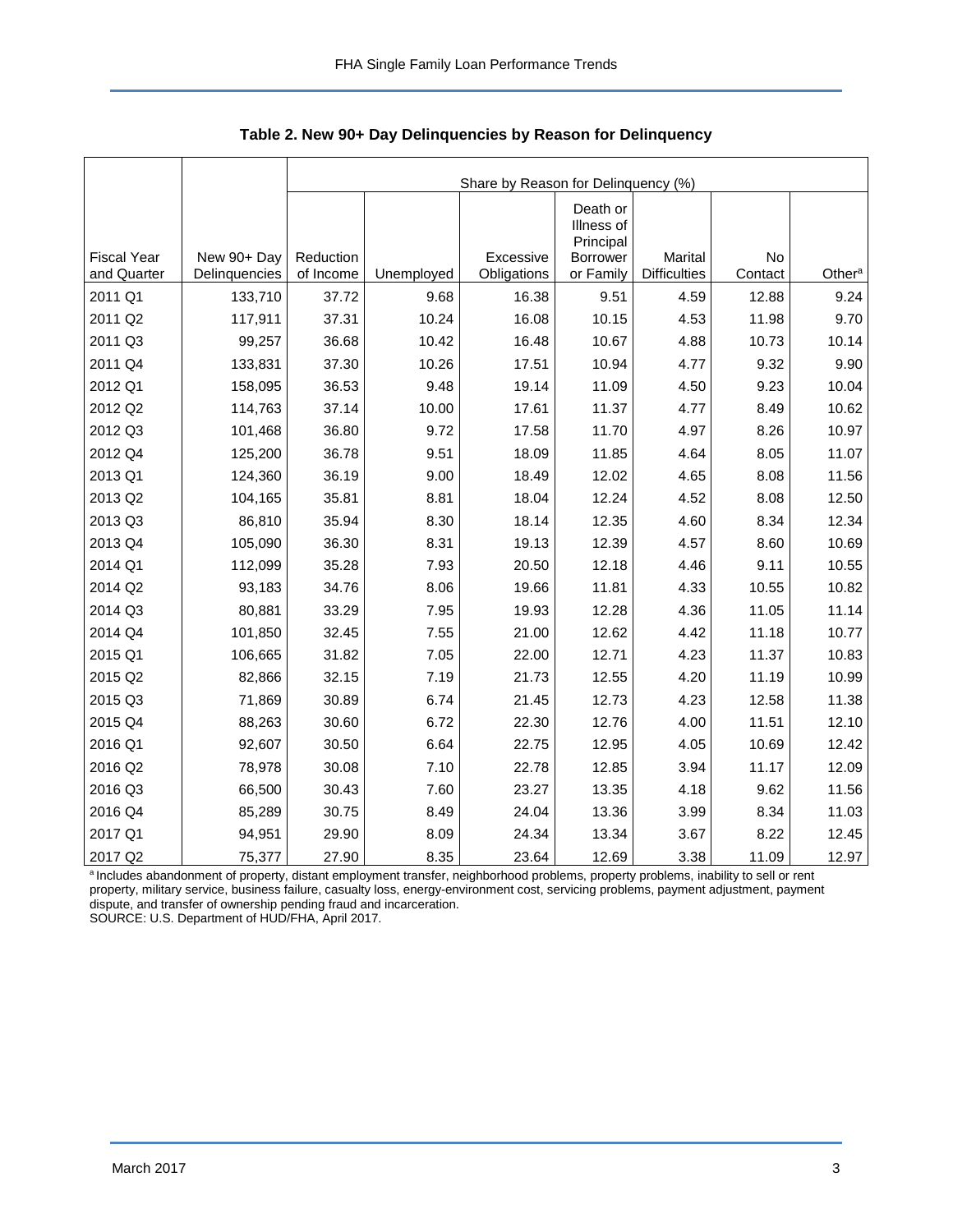<span id="page-4-0"></span>

|                           |                                   | Rates of Active Loan Counts (%) |        |        |            |                   |                  |                                  |  |  |  |
|---------------------------|-----------------------------------|---------------------------------|--------|--------|------------|-------------------|------------------|----------------------------------|--|--|--|
|                           |                                   |                                 |        |        |            | Serious           |                  |                                  |  |  |  |
|                           | <b>IIF</b><br>Shares <sup>a</sup> | All Past<br>Due <sup>b</sup>    | 30-Day | 60-Day | $90 + Day$ | In<br>Foreclosure | In<br>Bankruptcy | Delinquency<br>Rate <sup>c</sup> |  |  |  |
| <b>Loan Purpose</b>       |                                   |                                 |        |        |            |                   |                  |                                  |  |  |  |
| All Active Loans          | 7,904,390                         | 9.45                            | 3.68   | 1.23   | 2.21       | 1.47              | 0.86             | 4.54                             |  |  |  |
| Purchase                  | 66.01                             | 10.12                           | 4.01   | 1.37   | 2.41       | 1.44              | 0.89             | 4.75                             |  |  |  |
| Refinance                 | 33.99                             | 8.14                            | 3.04   | 0.96   | 1.81       | 1.52              | 0.80             | 4.14                             |  |  |  |
| Refinance                 |                                   |                                 |        |        |            |                   |                  |                                  |  |  |  |
| Refinance Loans           | 2,687,067                         | 8.14                            | 3.04   | 0.96   | 1.81       | 1.52              | 0.80             | 4.14                             |  |  |  |
| Conventional              | 33.09                             | 10.26                           | 3.67   | 1.18   | 2.27       | 2.12              | 1.01             | 5.41                             |  |  |  |
| No Cash Out               | 21.68                             | 9.82                            | 3.55   | 1.14   | 2.18       | 1.96              | 0.99             | 5.13                             |  |  |  |
| Cash Out                  | 11.42                             | 11.09                           | 3.89   | 1.25   | 2.45       | 2.43              | 1.06             | 5.95                             |  |  |  |
| <b>FHA</b>                | 9.91                              | 6.41                            | 2.61   | 0.76   | 1.39       | 1.01              | 0.64             | 3.05                             |  |  |  |
| No Cash Out               | 6.22                              | 6.06                            | 2.49   | 0.70   | 1.29       | 0.94              | 0.63             | 2.87                             |  |  |  |
| Cash Out                  | 3.69                              | 7.01                            | 2.82   | 0.84   | 1.57       | 1.12              | 0.66             | 3.35                             |  |  |  |
| Streamline                | 57.00                             | 7.21                            | 2.76   | 0.86   | 1.62       | 1.27              | 0.71             | 3.59                             |  |  |  |
| Credit Score Ranged       |                                   |                                 |        |        |            |                   |                  |                                  |  |  |  |
| Loans with Credit Scores  | 5,840,417                         | 9.05                            | 3.55   | 1.18   | 2.17       | 1.36              | 0.80             | 4.33                             |  |  |  |
| < 500                     | 0.15                              | 31.25                           | 8.96   | 3.58   | 8.46       | 6.49              | 3.76             | 18.71                            |  |  |  |
| 500-579                   | 2.24                              | 30.95                           | 10.19  | 3.83   | 7.70       | 5.59              | 3.63             | 16.92                            |  |  |  |
| 580-619                   | 6.85                              | 21.39                           | 7.85   | 2.73   | 5.23       | 3.49              | 2.09             | 10.80                            |  |  |  |
| 620-659                   | 29.46                             | 13.00                           | 5.24   | 1.75   | 3.14       | 1.72              | 1.15             | 6.01                             |  |  |  |
| 660-719                   | 39.37                             | 6.19                            | 2.53   | 0.80   | 1.45       | 0.93              | 0.48             | 2.86                             |  |  |  |
| 720-850                   | 21.93                             | 2.63                            | 1.03   | 0.31   | 0.58       | 0.52              | 0.20             | 1.29                             |  |  |  |
| <b>Fiscal Year Cohort</b> |                                   |                                 |        |        |            |                   |                  |                                  |  |  |  |
| <b>All Cohorts</b>        | 7,904,390                         | 9.45                            | 3.68   | 1.23   | 2.21       | 1.47              | 0.86             | 4.54                             |  |  |  |
| pre-2004                  | 8.87                              | 15.28                           | 6.01   | 2.18   | 3.27       | 2.33              | 1.48             | 7.09                             |  |  |  |
| 2004                      | 2.30                              | 16.13                           | 6.26   | 2.13   | 3.34       | 2.75              | 1.65             | 7.74                             |  |  |  |
| 2005                      | 1.65                              | 18.42                           | 6.65   | 2.41   | 3.97       | 3.44              | 1.94             | 9.36                             |  |  |  |
| 2006                      | 1.30                              | 21.81                           | 7.35   | 2.65   | 5.00       | 4.50              | 2.31             | 11.81                            |  |  |  |
| 2007                      | 1.26                              | 25.94                           | 8.06   | 3.04   | 6.36       | 5.70              | 2.78             | 14.84                            |  |  |  |
| 2008                      | 3.00                              | 26.09                           | 8.11   | 2.97   | 6.57       | 5.71              | 2.72             | 15.00                            |  |  |  |
| 2009                      | 6.66                              | 16.84                           | 5.72   | 1.97   | 3.96       | 3.47              | 1.72             | 9.15                             |  |  |  |
| 2010                      | 8.61                              | 11.62                           | 4.33   | 1.43   | 2.68       | 2.03              | 1.15             | 5.86                             |  |  |  |
| 2011                      | 6.90                              | 9.35                            | 3.59   | 1.16   | 2.18       | 1.48              | 0.95             | 4.60                             |  |  |  |
| 2012                      | 8.40                              | 7.46                            | 2.88   | 1.00   | 1.77       | 1.04              | 0.78             | 3.58                             |  |  |  |
| 2013                      | 11.53                             | 6.16                            | 2.48   | 0.81   | 1.48       | 0.82              | 0.58             | 2.88                             |  |  |  |
| 2014                      | 5.83                              | 9.33                            | 3.73   | 1.26   | 2.45       | 1.14              | 0.74             | 4.33                             |  |  |  |
| 2015                      | 10.91                             | 6.70                            | 2.95   | 0.91   | 1.88       | 0.56              | 0.38             | 2.83                             |  |  |  |
| 2016                      | 14.76                             | 3.80                            | 2.14   | 0.60   | 0.79       | 0.17              | 0.11             | 1.07                             |  |  |  |
| 2017                      | 8.03                              | 1.04                            | 0.83   | 0.14   | 0.06       | 0.00              | 0.01             | 0.07                             |  |  |  |

<span id="page-4-1"></span>**Table 3. Delinquency Rates by Loan and Property Characteristics**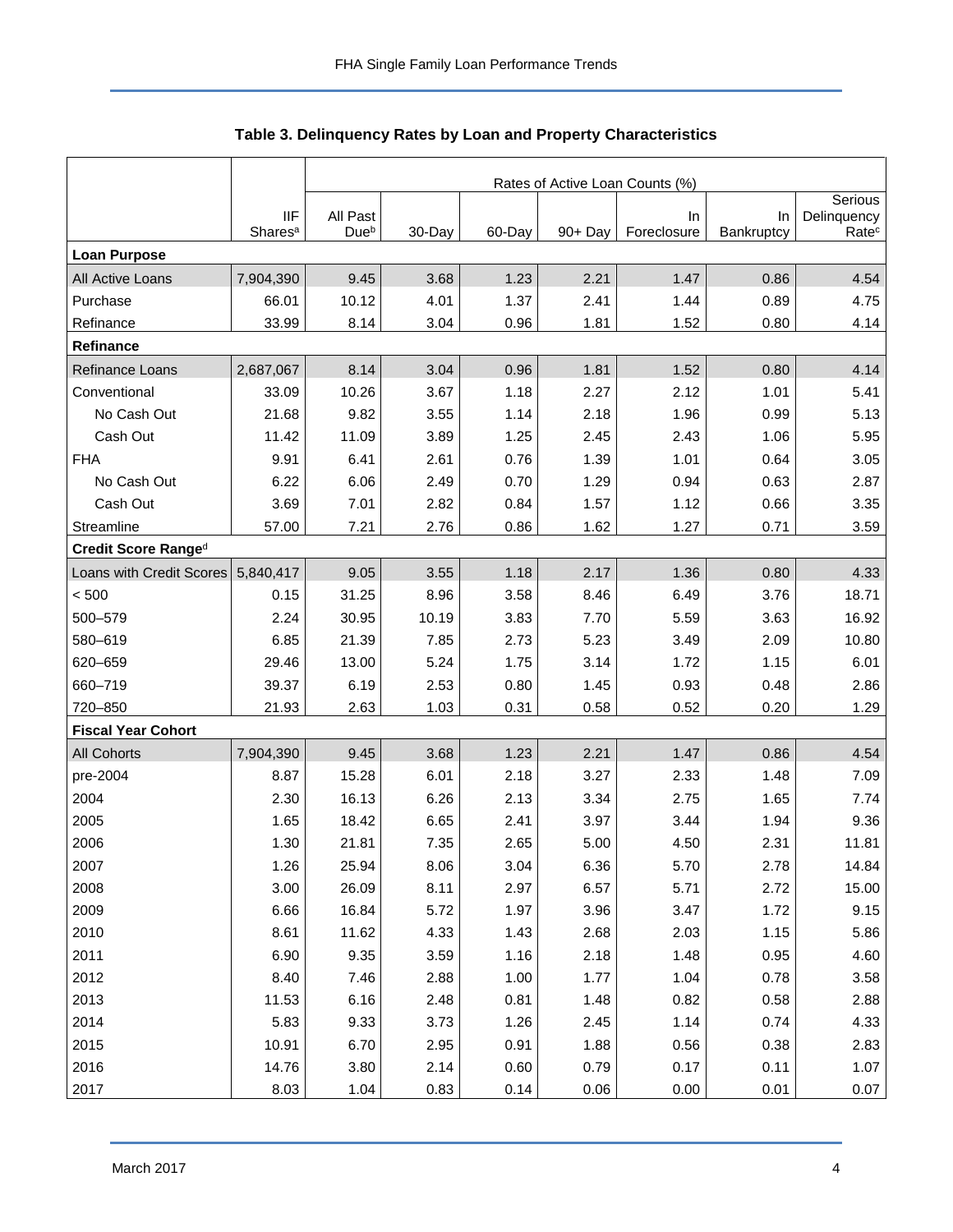|                                                    |                     | Rates of Active Loan Counts (%) |        |        |         |             |            |                   |  |  |  |
|----------------------------------------------------|---------------------|---------------------------------|--------|--------|---------|-------------|------------|-------------------|--|--|--|
|                                                    |                     |                                 |        |        |         |             |            |                   |  |  |  |
|                                                    | <b>IIF</b>          | All Past                        |        |        |         | In.         | In.        | Delinquency       |  |  |  |
|                                                    | Shares <sup>a</sup> | Due <sup>b</sup>                | 30-Day | 60-Day | 90+ Day | Foreclosure | Bankruptcy | Rate <sup>c</sup> |  |  |  |
| Loan Amount at Origination (\$ thousands)          |                     |                                 |        |        |         |             |            |                   |  |  |  |
| All Loan Amounts                                   | 7,904,390           | 9.45                            | 3.68   | 1.23   | 2.21    | 1.47        | 0.86       | 4.54              |  |  |  |
| < 50                                               | 3.44                | 11.53                           | 4.58   | 1.52   | 2.40    | 2.06        | 0.97       | 5.44              |  |  |  |
| $50 - 99$                                          | 24.19               | 10.96                           | 4.30   | 1.42   | 2.32    | 1.85        | 1.06       | 5.24              |  |  |  |
| 100-149                                            | 28.74               | 9.80                            | 3.85   | 1.28   | 2.27    | 1.42        | 0.98       | 4.67              |  |  |  |
| 150-199                                            | 19.63               | 8.71                            | 3.42   | 1.15   | 2.11    | 1.26        | 0.78       | 4.15              |  |  |  |
| 200-249                                            | 10.99               | 7.87                            | 3.04   | 1.02   | 2.01    | 1.18        | 0.62       | 3.82              |  |  |  |
| 250-399                                            | 10.78               | 7.97                            | 2.95   | 1.01   | 2.16    | 1.30        | 0.54       | 4.00              |  |  |  |
| 400-499                                            | 1.37                | 7.06                            | 2.47   | 0.87   | 2.09    | 1.20        | 0.42       | 3.71              |  |  |  |
| >499                                               | 0.86                | 6.02                            | 2.08   | 0.71   | 1.79    | 1.12        | 0.33       | 3.24              |  |  |  |
| <b>Property Type</b>                               |                     |                                 |        |        |         |             |            |                   |  |  |  |
| All Property Types                                 | 7,904,390           | 9.45                            | 3.68   | 1.23   | 2.21    | 1.47        | 0.86       | 4.54              |  |  |  |
| Detached                                           | 86.59               | 9.36                            | 3.72   | 1.24   | 2.18    | 1.36        | 0.87       | 4.40              |  |  |  |
| Manufactured Housing                               | 3.13                | 12.73                           | 4.52   | 1.41   | 2.75    | 2.85        | 1.20       | 6.80              |  |  |  |
| 2-4 Units                                          | 1.98                | 10.13                           | 2.83   | 1.05   | 2.51    | 3.13        | 0.60       | 6.25              |  |  |  |
| Condo                                              | 3.55                | 7.30                            | 2.49   | 0.83   | 1.73    | 1.64        | 0.61       | 3.97              |  |  |  |
| Townhouse                                          | 4.75                | 10.16                           | 3.65   | 1.30   | 2.63    | 1.79        | 0.78       | 5.21              |  |  |  |
| <b>Purchase Loan Type</b>                          |                     |                                 |        |        |         |             |            |                   |  |  |  |
| All Purchase Loans                                 | 5,216,403           | 10.12                           | 4.01   | 1.37   | 2.41    | 1.44        | 0.89       | 4.74              |  |  |  |
| Repeat                                             | 18.82               | 8.22                            | 3.38   | 1.09   | 1.83    | 1.19        | 0.74       | 3.76              |  |  |  |
| First-time                                         | 81.18               | 10.56                           | 4.15   | 1.43   | 2.55    | 1.50        | 0.93       | 4.97              |  |  |  |
| <b>Seller-Funded Down Payment Assistance (DPA)</b> |                     |                                 |        |        |         |             |            |                   |  |  |  |
| All Sources of Funds                               | 7,904,390           | 9.45                            | 3.68   | 1.23   | 2.21    | 1.47        | 0.86       | 4.54              |  |  |  |
| Non-DPA                                            | 97.29               | 9.07                            | 3.57   | 1.18   | 2.12    | 1.40        | 0.81       | 4.32              |  |  |  |
| <b>DPA</b>                                         | 2.71                | 22.79                           | 7.70   | 2.85   | 5.50    | 3.91        | 2.84       | 12.25             |  |  |  |

**Table 3. Delinquency Rates by Loan and Property Characteristics** 

IIF = insurance in force.

a For each subpanel, the loan shares sum to 100%. However, in some of the subpanels, the total loans in the analysis do not sum to 100% of IIF. For example, the IIF shares for refinance loans sum to 100% of refinance loans. Streamline refinance loans are not included in the Credit Score Range analysis; the IIF shares in that panel, add to 100% of fully-underwritten loans.

b Includes all loans 30 or more days past due, including those in bankruptcy or foreclosure.

<sup>c</sup> Includes all loans 90 days past due plus all in-bankruptcy and in-foreclosure cases.

<sup>d</sup> Credit score reporting began in May 2004 but was not mandatory until July 2008. Streamline refinance loans do not require credit score reporting.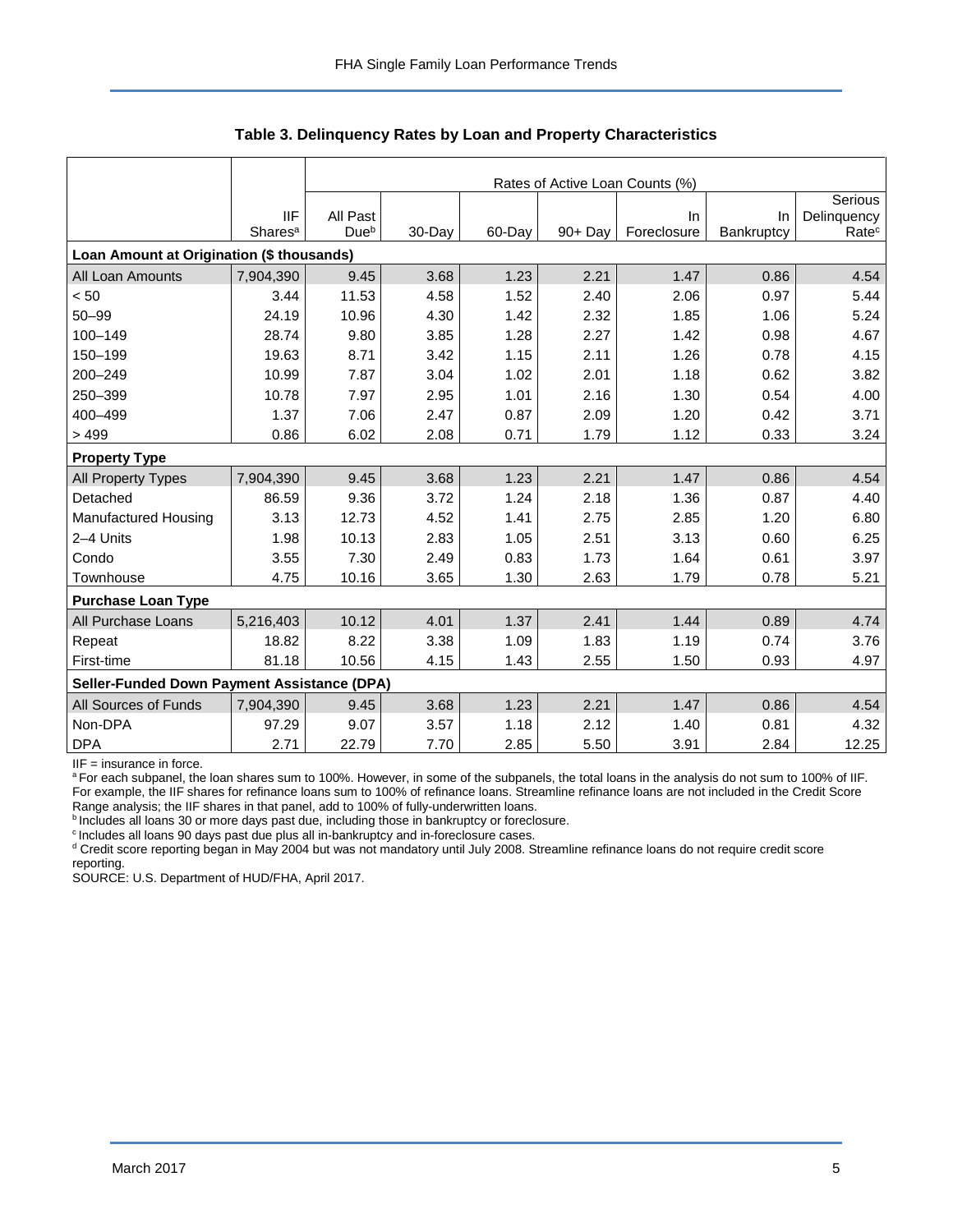<span id="page-6-0"></span>

|                                                         | 2017    |         |            |         |         |                               |         | 2016    |         |         |         |         |         |
|---------------------------------------------------------|---------|---------|------------|---------|---------|-------------------------------|---------|---------|---------|---------|---------|---------|---------|
| <b>Disposition Month</b>                                | Feb     | Jan     | <b>Dec</b> | Nov     | Oct     | Sep!                          | Aug     | Jul     | Jun     | May     | Apr     | Mar     | Feb     |
| Loss Components as Percentage of Defaulted Loan Balance |         |         |            |         |         |                               |         |         |         |         |         |         |         |
| Claim Expenses <sup>a</sup>                             | 16.49   | 16.23   | 15.73      | 16.49   | 16.80   | 16.61                         | 17.33   | 16.45   | 16.26   | 17.17   | 17.00   | 16.92   | 16.55   |
| Holding Costs <sup>b</sup>                              | 4.58    | 4.79    | 4.90       | 4.79    | 4.95    | 4.91                          | 4.96    | 4.85    | 5.17    | 5.65    | 5.70    | 5.69    | 5.80    |
| Loss on Collateral <sup>c</sup>                         | 33.78   | 32.38   | 31.18      | 31.70   | 32.65   | 31.43                         | 31.58   | 28.89   | 27.44   | 30.91   | 32.72   | 34.66   | 34.39   |
| Sales Expense                                           | 4.28    | 4.39    | 4.32       | 4.30    | 4.20    | 4.24                          | 4.36    | 4.55    | 4.70    | 4.49    | 4.37    | 4.44    | 4.45    |
| Program Discounts <sup>d</sup>                          | 0.15    | 0.17    | 0.10       | 0.14    | 0.14    | 0.11                          | 0.18    | 0.13    | 0.25    | 0.15    | 0.09    | 0.15    | 0.21    |
| Net Loss Rate <sup>e</sup>                              | 56.64   | 55.45   | 52.41      | 55.03   | 54.99   | 54.10                         | 55.53   | 51.93   | 51.91   | 56.81   | 59.05   | 61.48   | 61.05   |
| <b>Average Amount (\$)</b>                              |         |         |            |         |         |                               |         |         |         |         |         |         |         |
| Average Dollar Loss                                     | 66,941  | 65,216  | 61,929     | 65,309  | 63,986  | 63,057                        | 63,558  | 58,911  | 62,728  | 65,059  | 66,900  | 71,326  | 71,626  |
| Average Unpaid Balance                                  | 118,185 | 117,613 | 118,156    | 118,685 | 116,352 | 116,547                       | 114,453 | 113,445 | 120.829 | 114,526 | 113,289 | 116,015 | 117,358 |
|                                                         |         |         |            |         |         | <b>Occurrence Count</b>       |         |         |         |         |         |         |         |
| <b>Number of Dispositions</b>                           | 3,220   | 3,600   | 4,180      | 4,188   | 4,500   | 4,748                         | 4,615   | 3,373   | 3,360   | 4,629   | 4,913   | 5,065   | 4,768   |
| <b>Number of Discounts</b>                              | 12      | 18      | 10         | 14      | 19      | 17                            | 27      | 14      | 20      | 22      | 18      | 21      | 30      |
| <b>Stage</b>                                            |         |         |            |         |         | <b>Average Time in Months</b> |         |         |         |         |         |         |         |
| Delinquencyf                                            | 13.4    | 13.0    | 13.1       | 13.3    | 12.8    | 12.7                          | 12.9    | 12.8    | 12.9    | 12.8    | 12.7    | 13.0    | 12.9    |
| Foreclosure <sup>g</sup>                                | 13.4    | 12.7    | 12.3       | 13.1    | 13.0    | 13.1                          | 13.0    | 12.4    | 12.7    | 12.3    | 12.2    | 12.5    | 12.3    |
| Deed Transferh                                          | 11.9    | 11.5    | 11.9       | 11.8    | 11.7    | 11.4                          | 12.0    | 11.7    | 11.4    | 11.7    | 11.4    | 11.6    | 11.5    |
| <b>REO</b>                                              | 5.1     | 5.1     | 5.0        | 5.0     | 5.0     | 4.8                           | 4.7     | 4.4     | 4.1     | 4.0     | 4.1     | 4.2     | 4.3     |
| All Stages                                              | 43.8    | 42.2    | 42.3       | 43.1    | 42.4    | 42.0                          | 42.4    | 41.2    | 40.9    | 40.7    | 40.3    | 41.2    | 41.0    |

<span id="page-6-1"></span>**Table 4. REO Components of Loss by Property Disposition Month** 

<sup>a</sup> Includes interest on principal.

<sup>b</sup> Management, maintenance, repairs, administration, and security, net of rent and other income.

<sup>c</sup> Value when foreclosed (UPB) minus value received in REO; does not include Streamline refinances.

<sup>d</sup> Rate over all dispositions; effect is greater in the cases where a discount actually is given.

e Profit (loss) divided by Unpaid Principal Balance (UPB). The listed cost categories are not exhaustive, and they will not sum to the loss rate.

<sup>f</sup>First missed payment to date foreclosure initiated.

g Initiation of foreclosure proceedings to auction date.

h Auction date to HUD acquisition date.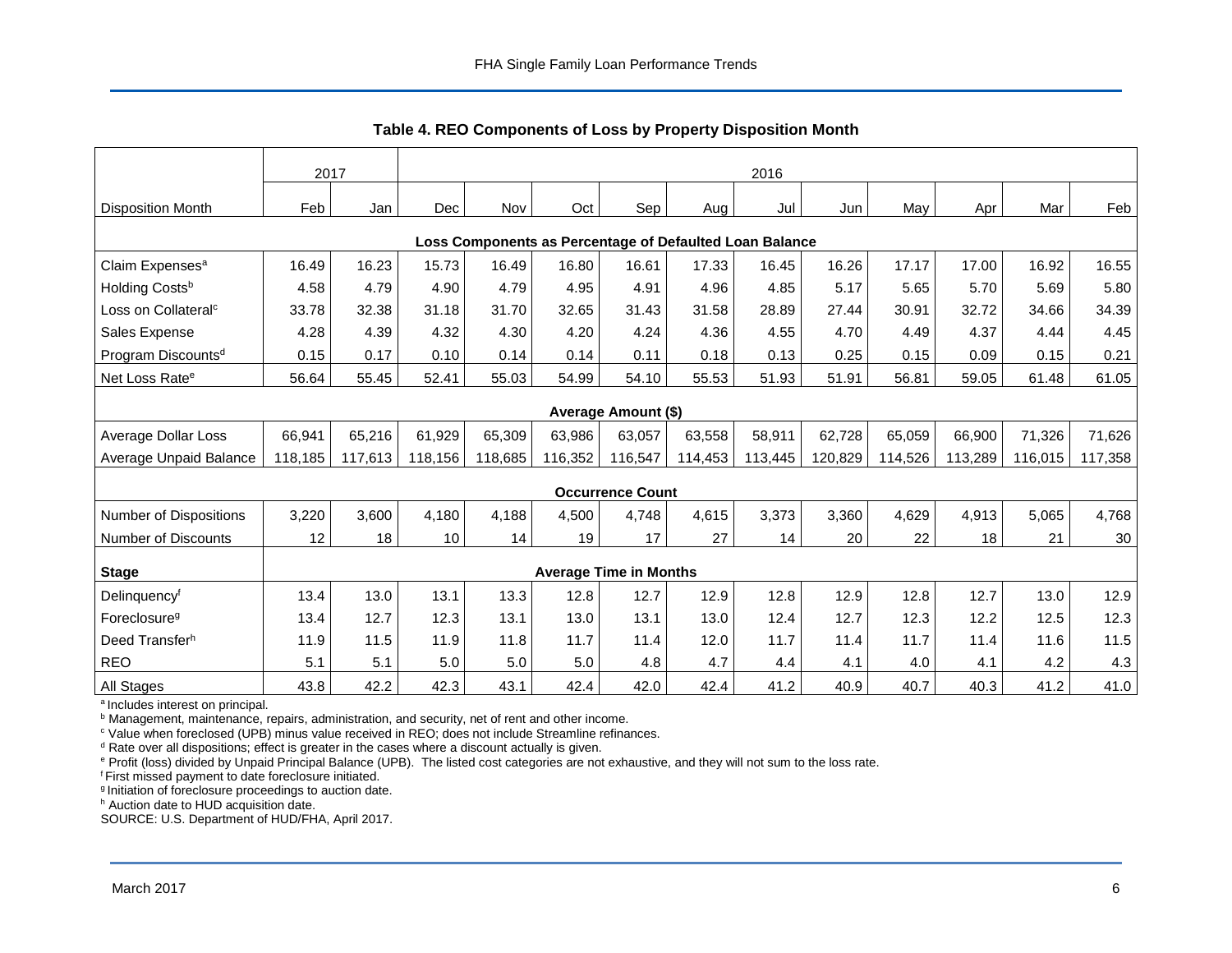<span id="page-7-1"></span>**Figure 1. Serious Delinquency Rate by Fiscal Year** 

<span id="page-7-0"></span>

NOTE: The FY 2009 cohort is separated into two parts, representing loan originations from October through March in 2009-1 and loan originations from April through September in 2009-2.